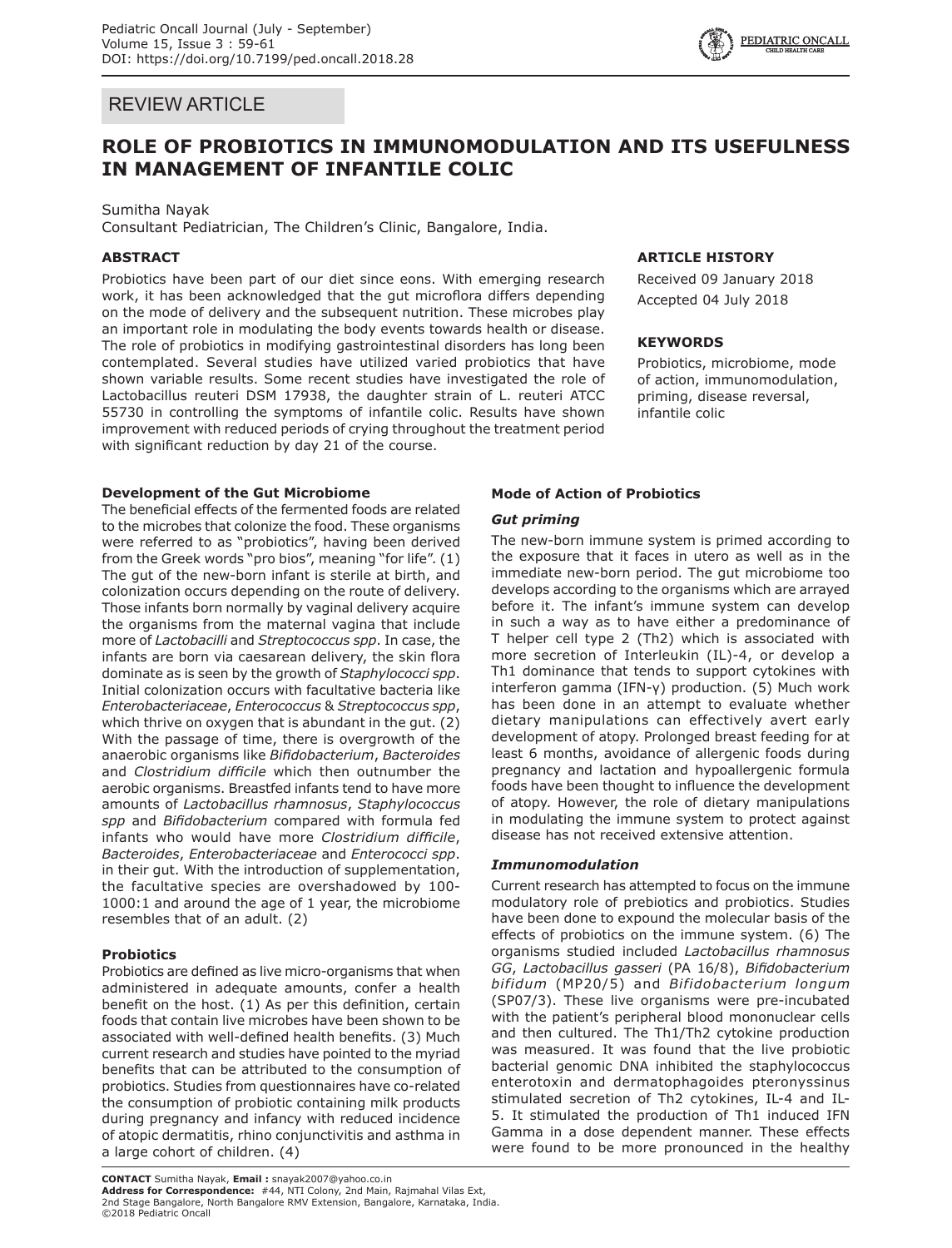subjects as compared to those with allergic tendencies. Pochard et al investigated probiotics *Lactobacillus spp*, (LAB) to determine their effects on the production of Type 2 cytokine which are characteristic of allergic disease. (7). This was done by collecting the peripheral blood monocytes, pre-incubating them with LAB and then stimulated for 48 hours with allergens from *Dermatophagoides* or *Staphylococcal spp* superantigen. The results showed inhibition of secretion of Th2 cytokines, IL-4, IL-5 in a dose dependent manner, irrespective of the LAB strain used. This inhibition mechanism was dependent on the antigen presenting cells as well as on the involvement of IL-12 and IFN-γ, and hence LAB may be useful in prevention of allergic diseases. Some theories suggest that the early exposure to respiratory infections caused by respiratory syncytial virus may be associated with later incidences of asthma. (5)

The probiotics exert varied effects on the body that induce the immune functions. Studies have shown that probiotics exert direct immune-modulatory effect on the gut associated lymphatics (GALT) by both humoral and cellular immune stimulation and enhanced B cell mediated antibody production. (7,8) This effect would occur by cytokine production including IL-1, IL-2, TNF-α (Tumor necrosis factor –alpha) and IFN-γ. There is also increased production of IFN-α in the macrophages which is mediated by the messenger m- RNA encoding IFN-gamma. Besides this, there is proliferation of the Peyer patch B Cells, enhanced antibody production and optimization of the cellular immune responses. IL-12 is reported as a key to cytokine in the initiation of IFN-γ production in humans. This IL-12 production is stimulated by the LAB in large amounts by the peripheral monocytes which directly activate the signal transducer and activator of transcription (or STAT 4) that is essential for a direct activation of the IFN-γ. (7) The indirect activation of STAT DNA –binding activity in the macrophages via cytokines has been proven to be possible by the *Lactobacillus GG* bacteria which in turn also stimulates the production of IFN-γ. Some reports by Miettinen et al have shown that the *Lactobacillus GG*  organisms indirectly act to increase cytokine activity which in turn induces STAT DNA –binding activity in the macrophages. (9) As a result of this there is increased IFN –γ production that modulates the immune mechanism in the body. (7,8) The LAB reduce the Th2 cytokine production which are involved in the development of allergy.

The balance between the pro and anti-inflammatory cytokine secretion is augmented by the increased numbers of immunoglobulin (Ig) A, IgM and IgG, together with activation of macrophages, improvement of natural killer (NK) cell activity and increased fecal IgA levels, all of which are all increased following administration of probiotics. (10) The reduced fecal α-1 antitrypsin, reduced urinary eosinophil protein X and TNF-α activity and increases in transforming growth factor β activity, are all pointers to the altered balance.

## *Effects of probiotics on epithelial barrier function*

Probiotics play an important role in maintaining the epithelial barrier function. One mechanism of action involves an action via the Toll like receptors (TLR) 2 and TLR 4, which effect changes on the epithelial cells. (11) The probiotics induce the production of protective cytokines like IL-6, KC-1 (keratinocyte derived cytokine) that are responsible for epithelial cell regeneration, reduction in epithelial cell ulceration and apoptosis and decreased production of TLR 9 which commonly occurs with pathogenic organisms. Some probiotics affect the epithelial barrier function in a slightly different manner. (11) The zonula-ocludens-2 (ZO-2) has a vital role in maintaining the epithelial tight junction functions. Some probiotics, like *E.Coli Nissle*  has the capacity to counteract the disruptive effects of the pathogenic organisms on the T-84 epithelial cell mono layers by altering the protein kinase C signalling and thus leading to increase in the expression of ZO-2. *Lactobacillus rhamnosus* has the capacity to activate the epithelial cell Akt, which inhibits TNF-α mediated cell apoptosis while favouring the growth of the colonic epithelial cells. (12)

## **Role of Probiotics in Disease Reversal**

Much interest and research has been put in to gauge the beneficial effects of probiotics in its modulating capacity. It has been shown to be beneficial without doubt in the prevention of several disease conditions and pathological processes. The capacity to reverse the damage that has been caused by disease processes via interleukins and other mediators has been studied. In studies published by Resta-Lenert et al, they have shown that in case of inflammatory bowel disease, the changes in the epithelial permeability occurred due to the TNF-α and IFN-γ that is secreted due to intestinal cell damages. (13) Incubation of the probiotics esp. *Streptococcus thermophilus*, *Lactobacillus acidophilus*, as well as, occasionally *Bacteroides thetaiotamicron,* with human intestinal epithelial cell lines like HT29 and Caco-2, resulted in prevention of the changes in the permeability that was responsible for the disease process, including alterations in the chloride secretion as well as the changes in permeability. This study threw up an amazing pointer that the probiotics and to a lesser extent the commensals were able to modulate directly the intracellular events induced by cytokines and thus modulate the deleterious effects of the proinflammatory cytokines on the intestinal epithelial cells. However this was not the only mechanism of signalling modulation that was discovered. Ko et al have successfully shown that probiotics like *Lactobacillus plantarum* when incubated with the intestinal Caco-2 cells, were able to reverse the IL-8 secretion and TNF-α induced increase in intestinal permeability, through the inhibition of NF-κB as well as the ERK inflammatory pathways. (14) These mechanisms are possibly related to fundamental alterations in cytokine signalling, and have immense potential for disease modification, even after the onset of inflammatory diseases, like Inflammatory Bowel Diseases.

#### **Probiotics and Infantile Colic**

Studies done by Savino et al have shown that those colicky infants who received *L. reuteri DSM 17938*  had a significant reduction in the daily crying time as compared to the placebo group. (15) Early effects were noted by Day 7, while significant improvement was observed by Day 21. Another study was reported by Szajewska et al who studied 85 infants below